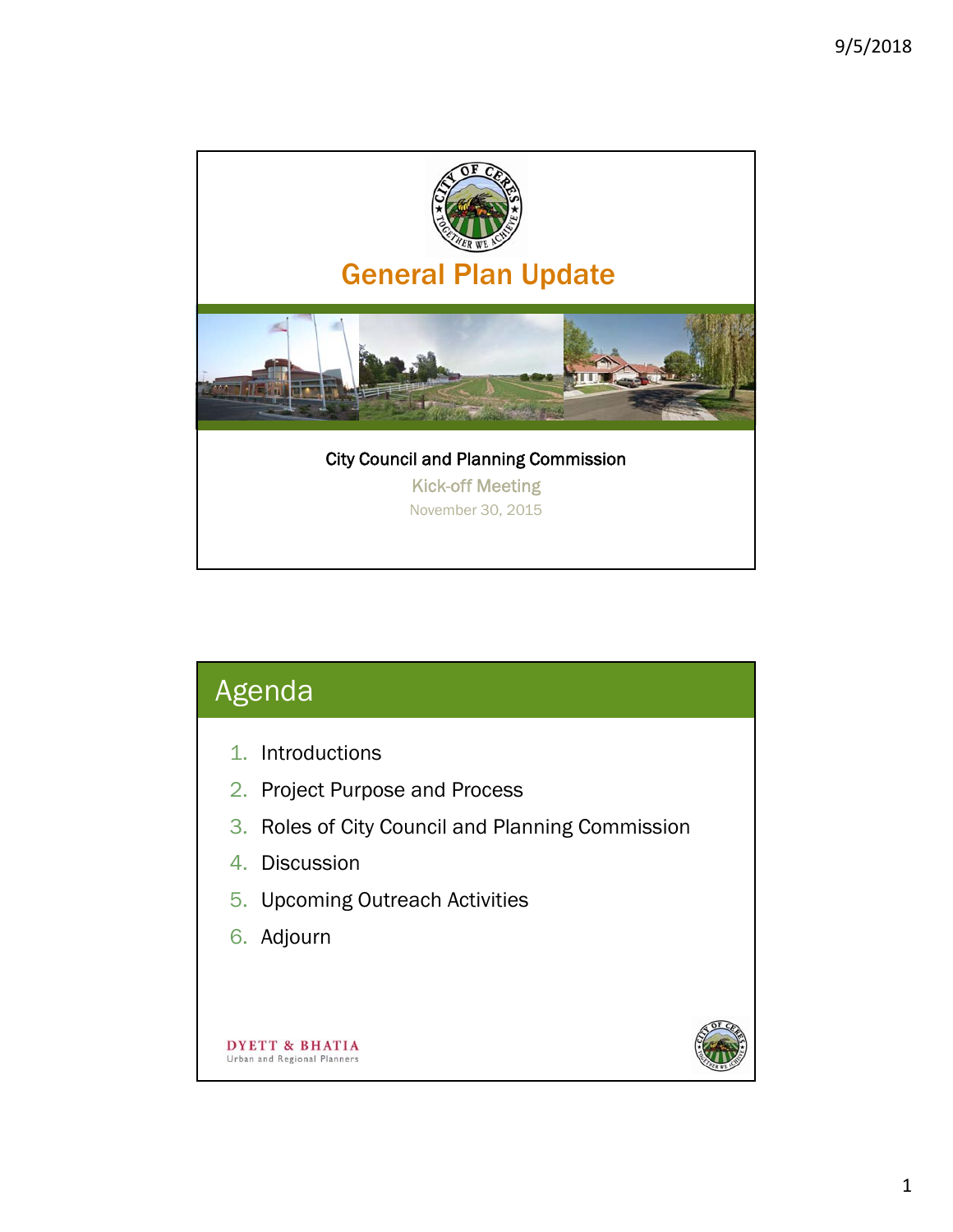### What is a General Plan?

- Long range (20+ years)
- "Constitution for local development"
- **Expresses a vision for the community's future**
- Outlines goals, objectives, and policies to achieve the vision



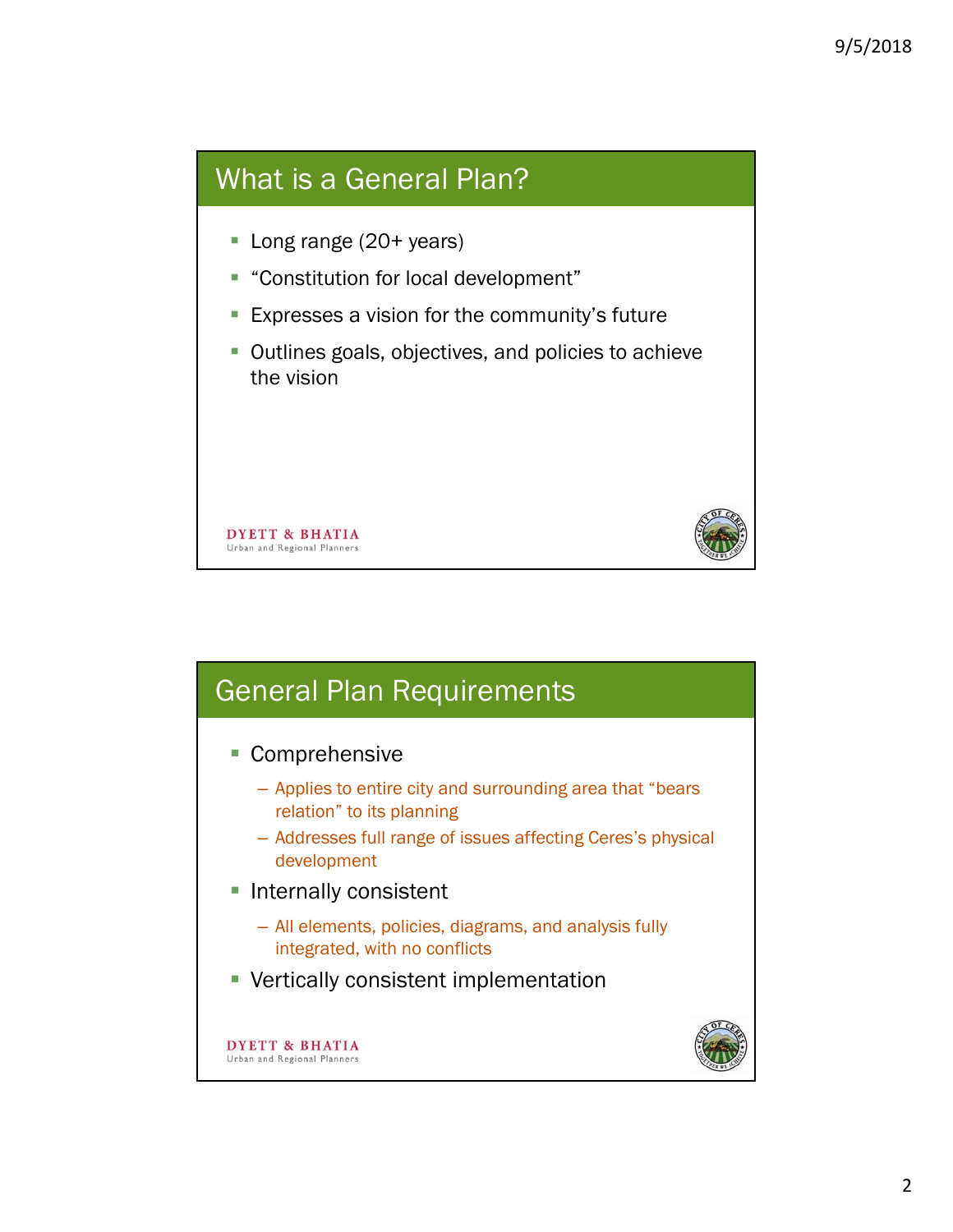## Vertically consistent implementation

- General Plan
- Specific Plan
- **EX 2011** Zoning Ordinance
- Design Standards
- Building Codes



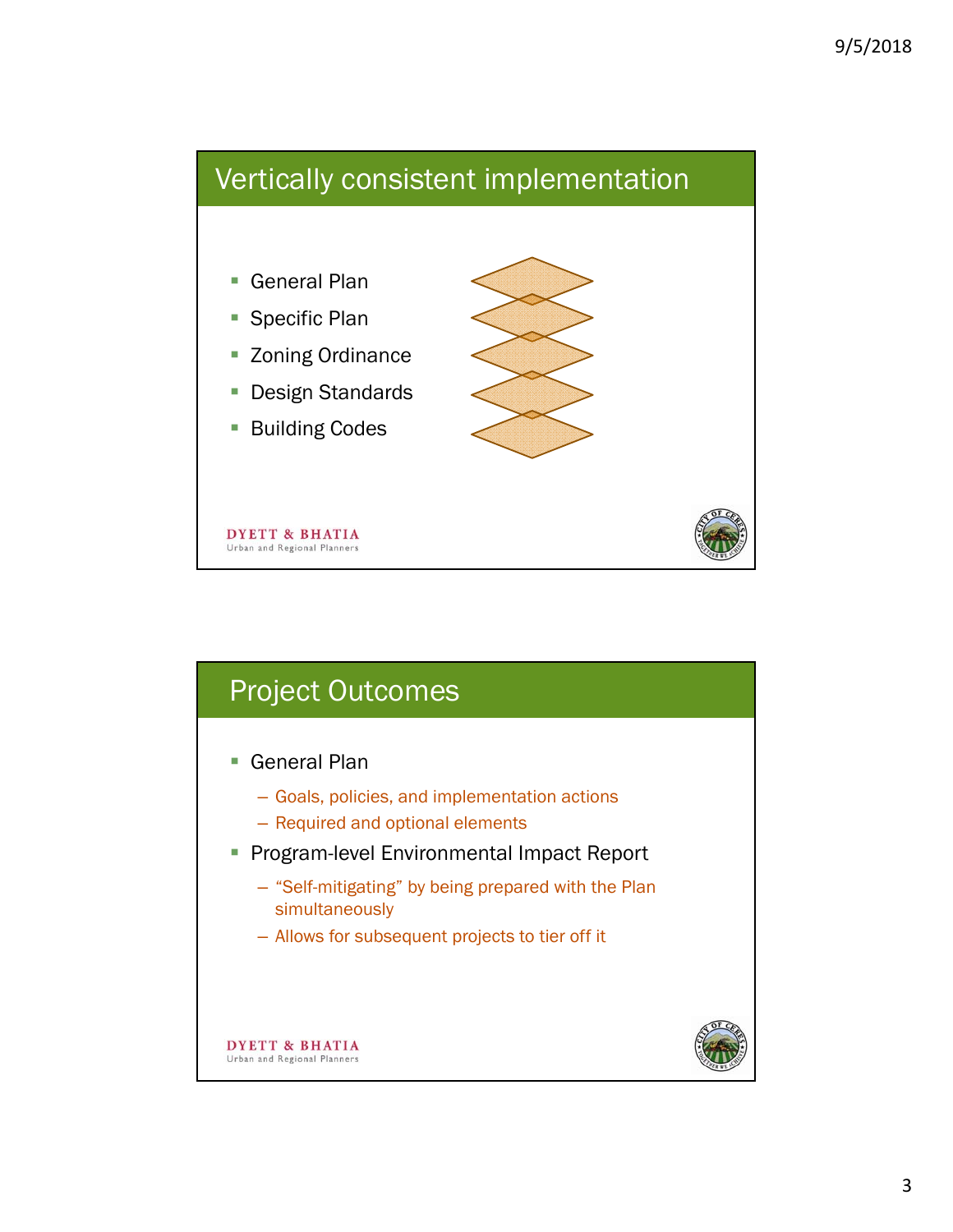

# Elements of a General Plan

| <b>State-Required</b> | 1997 Ceres General Plan                                                                    | <b>Proposed</b>                            |  |
|-----------------------|--------------------------------------------------------------------------------------------|--------------------------------------------|--|
| Land Use              | Land Use & Community Design                                                                | Land Use & Community Design                |  |
| Circulation           | <b>Transportation &amp; Circulation</b>                                                    | <b>Transportation &amp; Circulation</b>    |  |
| Housing               | Housing                                                                                    | Housing                                    |  |
| Open Space            | <b>Agricultural &amp; Natural Resources</b><br><b>Agricultural &amp; Natural Resources</b> |                                            |  |
| Conservation          |                                                                                            |                                            |  |
| <b>Noise</b>          | Health & Safety                                                                            | Health & Safety                            |  |
| Safety                |                                                                                            |                                            |  |
|                       | <b>Public Facilities &amp; Services</b>                                                    |                                            |  |
|                       | Recreational & Cultural Resources                                                          | <b>Community Facilities &amp; Services</b> |  |
|                       | Administration & Implementation                                                            | Administration & Implementation            |  |

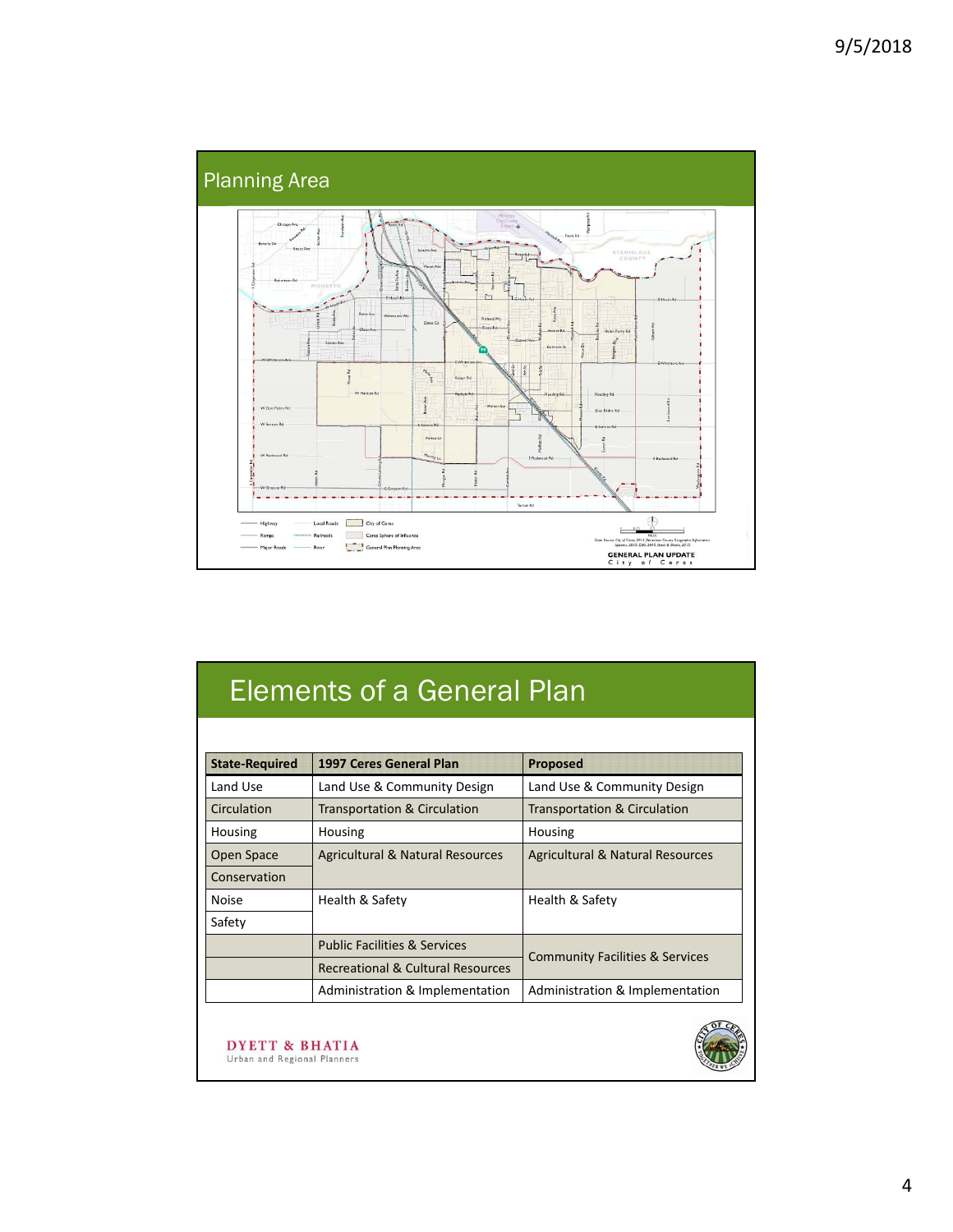## Public Participation & Decision-making

#### Public Input

- Project Website
- **Stakeholder Meetings**
- **Community Workshops**
- Community-Wide Mail-In Survey
- **Newsletters**

#### Official Input & Review

- City Council
- Planning Commission
- **State Agencies**

#### Approving Authority

■ City Council

**DYETT & BHATIA** Urban and Regional Planners



## Phases of the Process

| Project Initiation<br>Issue Identification & Visioning<br>Existing Conditions, Opportunities, & Challenges<br>Alternatives & Evaluation |
|-----------------------------------------------------------------------------------------------------------------------------------------|
|                                                                                                                                         |
|                                                                                                                                         |
|                                                                                                                                         |
|                                                                                                                                         |
| Preferred Plan and Policy Framework                                                                                                     |
| Draft General Plan                                                                                                                      |
| <b>Environmental Impact Report</b>                                                                                                      |
| Community Review & Adoption                                                                                                             |
|                                                                                                                                         |

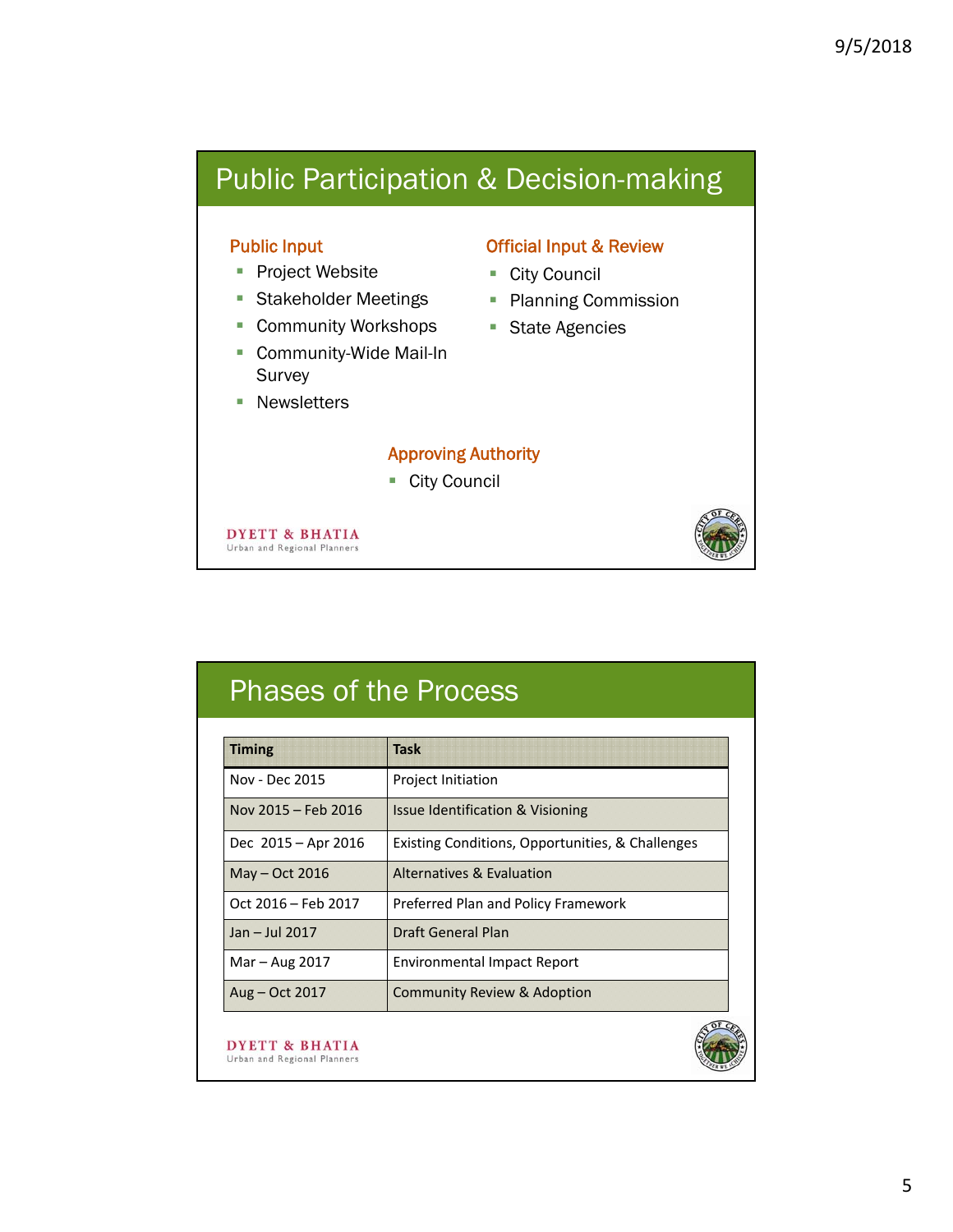

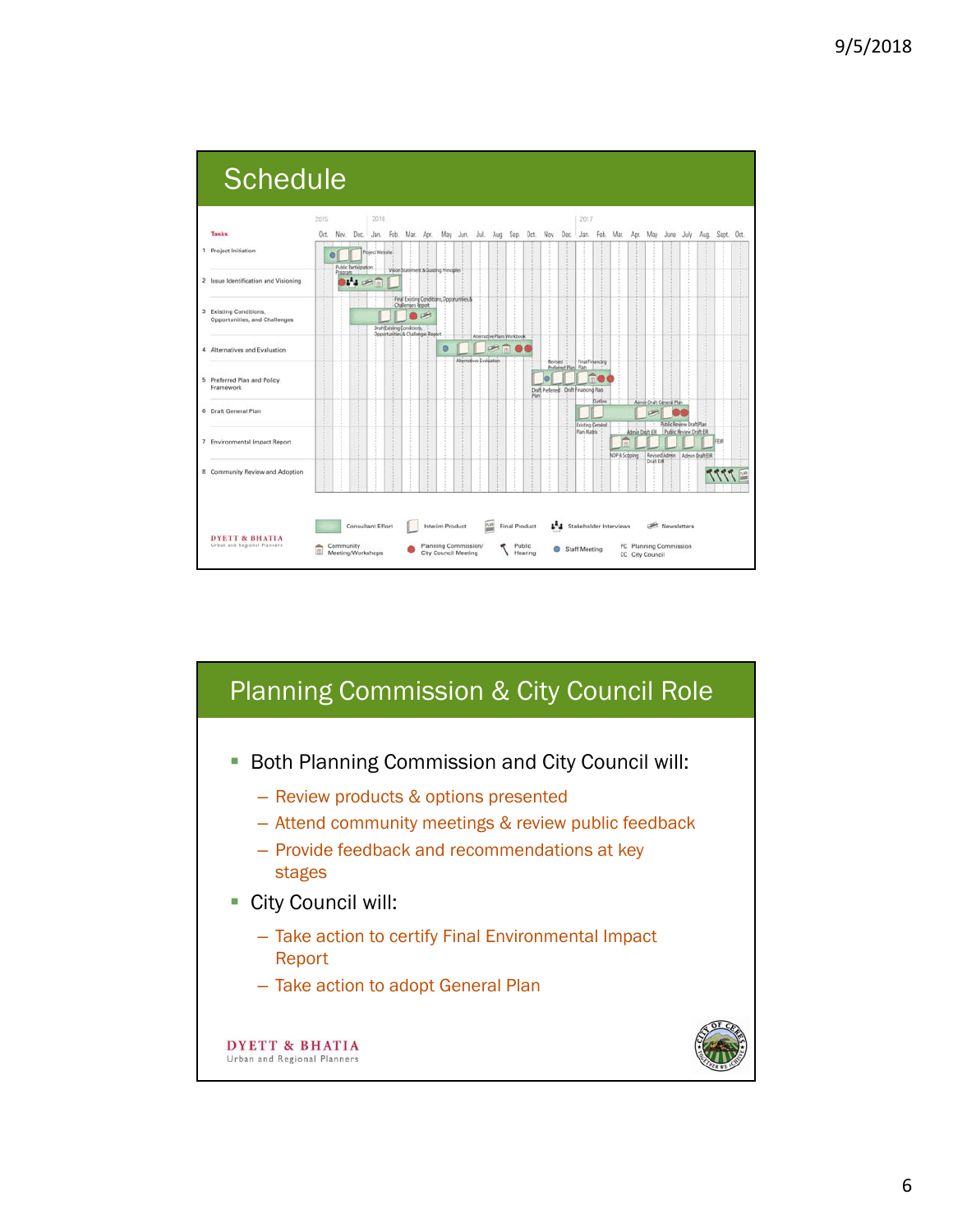| <b>Task</b>                                                   | <b>Entity</b>                         | <b>Timing</b>     |
|---------------------------------------------------------------|---------------------------------------|-------------------|
| Issue Identification &<br>Visioning                           | Planning Commission & City<br>Council | Today             |
| <b>Existing Conditions,</b><br>Opportunities, &<br>Challenges | <b>Planning Commission</b>            | <b>March 2016</b> |
| Alternatives &<br>Evaluation                                  | <b>Planning Commission</b>            | September 2016    |
|                                                               | City Council                          | October 2016      |
| Preferred Plan and<br><b>Policy Framework</b>                 | <b>Planning Commission</b>            | February 2017     |
|                                                               | <b>City Council</b>                   | Feb/March 2017    |
| Draft General Plan                                            | <b>Planning Commission</b>            | September 2017    |
|                                                               | City Council                          | October 2017      |
| DYETT & BHATIA<br>Urban and Regional Planners                 |                                       |                   |

### Planning Commission & City Council Meetings

| <b>Discussion</b>                                                                         |
|-------------------------------------------------------------------------------------------|
| • What is your overall vision for Ceres' future?                                          |
| • What are the greatest opportunities and challenges<br>you see in achieving that vision? |

**What specific issues (topic or area) would you like** to see the General Plan address?